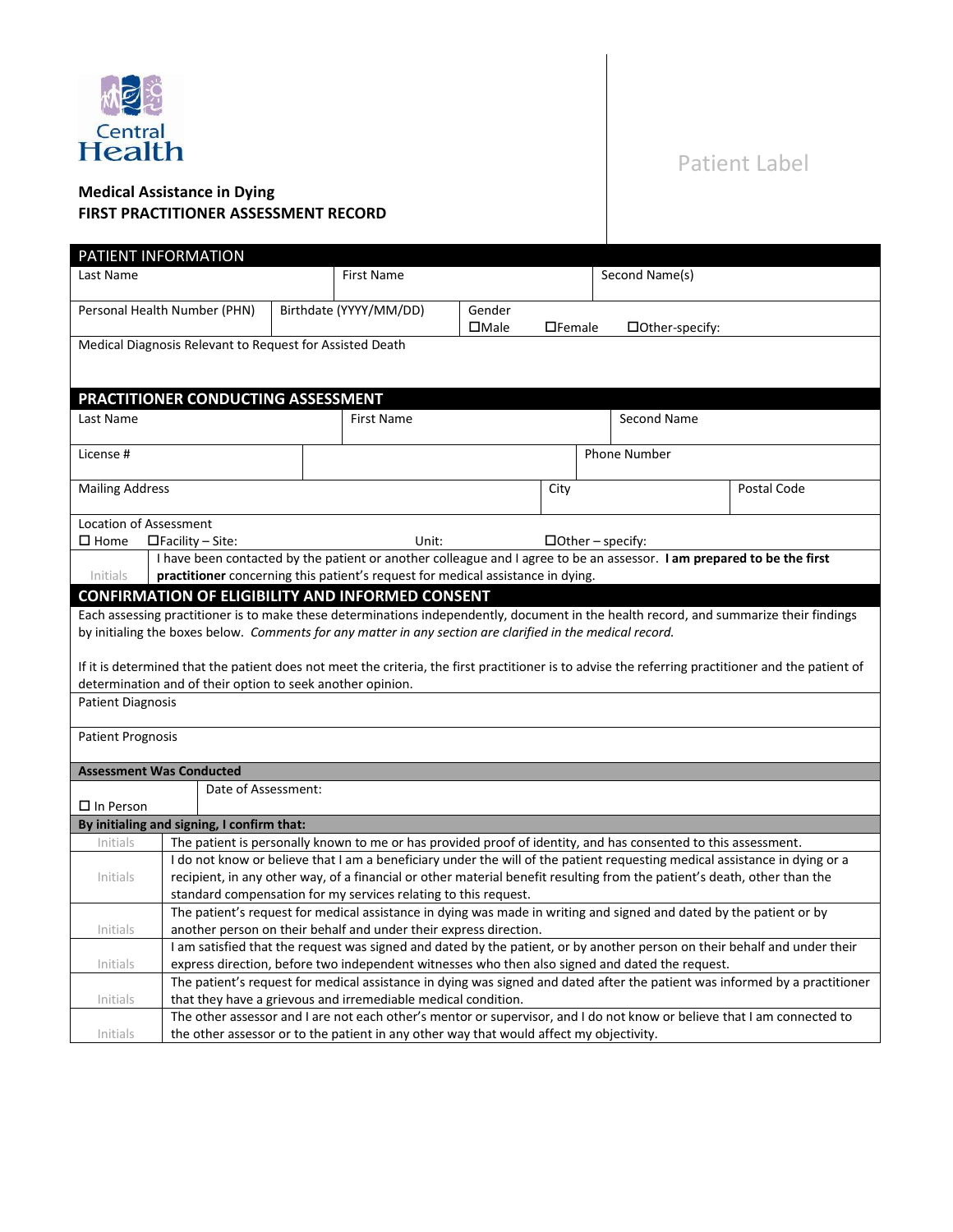#### **Medical Assistance in Dying ASSESSMENT RECORD (FIRST PRACTITIONER) Page 2**

| of 3                                                                                                                               |                                                                                                                                            |                              |                                                                                                                                   |  |  |  |
|------------------------------------------------------------------------------------------------------------------------------------|--------------------------------------------------------------------------------------------------------------------------------------------|------------------------------|-----------------------------------------------------------------------------------------------------------------------------------|--|--|--|
| Last Name of Patient                                                                                                               |                                                                                                                                            | <b>First Name of Patient</b> | Second Name(s) of Patient                                                                                                         |  |  |  |
| I have determined that the patient has been fully informed of:                                                                     |                                                                                                                                            |                              |                                                                                                                                   |  |  |  |
| $\bullet$                                                                                                                          | His or her medical diagnosis and prognosis.                                                                                                |                              |                                                                                                                                   |  |  |  |
| $\bullet$                                                                                                                          | The feasible alternatives including, but not limited to, palliative care and pain control.                                                 |                              |                                                                                                                                   |  |  |  |
| $\bullet$                                                                                                                          | His or her right to withdraw their request at any time and in any manner.                                                                  |                              |                                                                                                                                   |  |  |  |
| $\bullet$                                                                                                                          | The potential risks associated with taking the medication to be prescribed.                                                                |                              |                                                                                                                                   |  |  |  |
| $\bullet$                                                                                                                          | The probable outcome/result of taking the medication to be prescribed.                                                                     |                              |                                                                                                                                   |  |  |  |
| $\bullet$                                                                                                                          | The recommendation to seek advice on life insurance implications.                                                                          |                              |                                                                                                                                   |  |  |  |
|                                                                                                                                    | I have determined that the patient meets all of the criteria to be eligible for medical assistance in dying:                               |                              |                                                                                                                                   |  |  |  |
| Initials                                                                                                                           | The patient is eligible for health services funded by a government of Canada.                                                              |                              |                                                                                                                                   |  |  |  |
|                                                                                                                                    | The patient is at least 18 years of age.                                                                                                   |                              |                                                                                                                                   |  |  |  |
| Initials                                                                                                                           |                                                                                                                                            |                              |                                                                                                                                   |  |  |  |
|                                                                                                                                    | The patient is capable of making this health care decision.                                                                                |                              |                                                                                                                                   |  |  |  |
| Initials                                                                                                                           |                                                                                                                                            |                              |                                                                                                                                   |  |  |  |
|                                                                                                                                    |                                                                                                                                            |                              | The patient has a grievous and irremediable medical condition (serious and incurable illness, disease, or disability) that causes |  |  |  |
|                                                                                                                                    |                                                                                                                                            |                              | the patient enduring physical or psychological suffering that is intolerable to them and that cannot be relieved in a manner      |  |  |  |
| Initials                                                                                                                           | that the patient considers acceptable. The patient is in an advanced state of irreversible decline and natural death is                    |                              |                                                                                                                                   |  |  |  |
|                                                                                                                                    | reasonably foreseeable.                                                                                                                    |                              |                                                                                                                                   |  |  |  |
| Initials                                                                                                                           |                                                                                                                                            |                              | The patient has made a voluntary request for medical assistance in dying that was not made as a result of external pressure.      |  |  |  |
|                                                                                                                                    |                                                                                                                                            |                              | After having been informed of the means that are available to relieve their suffering, including palliative care, the patient has |  |  |  |
| Initials                                                                                                                           | given informed consent to receive medical assistance in dying.                                                                             |                              |                                                                                                                                   |  |  |  |
|                                                                                                                                    | Consideration of capacity to provide informed consent. Initial one of the following:                                                       |                              |                                                                                                                                   |  |  |  |
|                                                                                                                                    | (Capacity means that person is able to understand the relevant information and the consequences of their choices)                          |                              |                                                                                                                                   |  |  |  |
|                                                                                                                                    |                                                                                                                                            |                              | I have no reason to believe the patient does not have the capacity of providing informed consent to medical assistance in         |  |  |  |
| Initials                                                                                                                           | dying.                                                                                                                                     |                              |                                                                                                                                   |  |  |  |
|                                                                                                                                    | ΟR                                                                                                                                         |                              |                                                                                                                                   |  |  |  |
|                                                                                                                                    | I have reason to be concerned about this patient's capacity and I have referred the patient to another provider for a                      |                              |                                                                                                                                   |  |  |  |
|                                                                                                                                    | determination of capacity to provide informed consent to medical assistance in dying.                                                      |                              |                                                                                                                                   |  |  |  |
| <b>Initials</b>                                                                                                                    | Name of Provider Performing Determination of Capacity                                                                                      |                              |                                                                                                                                   |  |  |  |
|                                                                                                                                    | On receipt of the requested opinion, I determine that the patient:                                                                         |                              |                                                                                                                                   |  |  |  |
|                                                                                                                                    | $\Box$ has capacity to provide informed consent $\Box$ does not have capacity to provide informed consent                                  |                              |                                                                                                                                   |  |  |  |
|                                                                                                                                    | <b>CONCLUSION REGARDING ELIGIBILITY and PRACTITIONER SIGNATURE</b>                                                                         |                              |                                                                                                                                   |  |  |  |
|                                                                                                                                    | I determine that the patient:                                                                                                              |                              |                                                                                                                                   |  |  |  |
| $\Box$ Does meet the criteria for medical assistance in dying<br>$\Box$ Does not meet the criteria for medical assistance in dying |                                                                                                                                            |                              |                                                                                                                                   |  |  |  |
|                                                                                                                                    | If it is determined that the patient does not meet the criteria, the practitioner assessor is to advise the attending practitioner and the |                              |                                                                                                                                   |  |  |  |
|                                                                                                                                    | patient of the determination and of the patient's option to seek another opinion.                                                          |                              |                                                                                                                                   |  |  |  |
| <b>Practitioner Signature</b>                                                                                                      |                                                                                                                                            | License #                    |                                                                                                                                   |  |  |  |
|                                                                                                                                    |                                                                                                                                            | Date                         | Time                                                                                                                              |  |  |  |
|                                                                                                                                    | THIS FORM DOES NO CONSTITUTE LEGAL ADVICE; it is an administrative tool that must be completed for medical assistance in dying.            |                              |                                                                                                                                   |  |  |  |